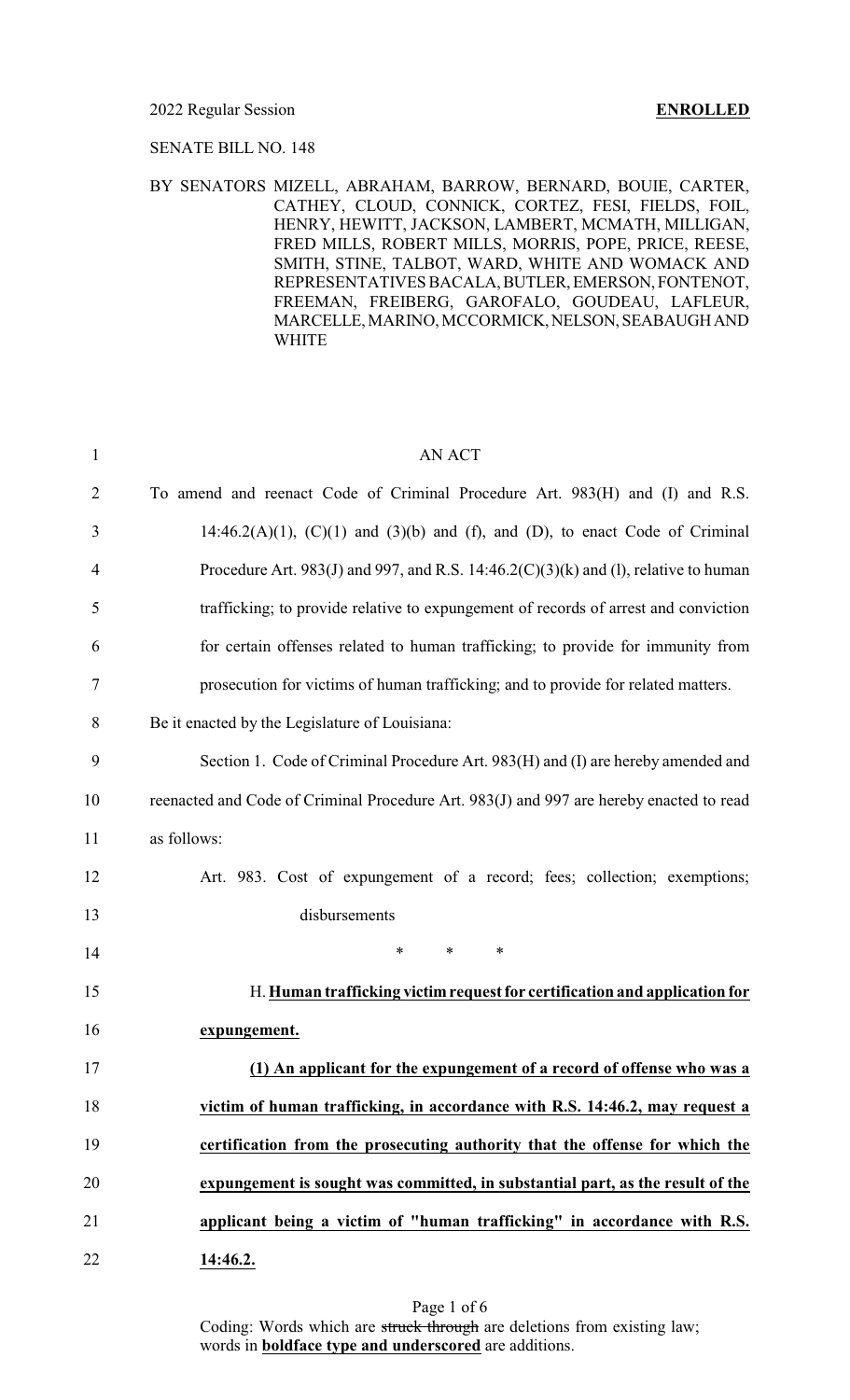## **SB NO. 148 ENROLLED**

| $\mathbf{1}$   | (2) To obtain certification, the applicant has the burden of establishing              |
|----------------|----------------------------------------------------------------------------------------|
| $\overline{2}$ | by a preponderance of the evidence to the prosecuting authority that the offense       |
| 3              | was committed, in substantial part, as the result of the applicant being a victim      |
| 4              | of human trafficking in accordance with R.S. 14:46.2.                                  |
| 5              | (3) The certification shall be prima facie evidence that similar eligible              |
| 6              | crimes committed within other Louisiana jurisdictions during the time period           |
| 7              | the applicant was a victim of human trafficking were committed, in substantial         |
| 8              | part, as the result of the applicant being a victim of human trafficking in            |
| 9              | accordance with R.S. 14:46.2.                                                          |
| 10             | (4) All applicable time delays pertaining to expungement provided by                   |
| 11             | Code of Criminal Procedure Articles 977 and 978 shall be waived when the               |
| 12             | certification is presented to the clerk of court with the application for              |
| 13             | expungement.                                                                           |
| 14             | (5) An applicant for the expungement of a record of offense who was a                  |
| 15             | victim of human trafficking, in accordance with R.S. 14:46.2, shall not be             |
| 16             | required to pay any fees relative to the application for expungement to the clerk      |
| 17             | of court, the Louisiana Bureau of Criminal Identification and Information, the         |
| 18             | sheriff, the district attorney, or any other agency.                                   |
| 19             | (6) Utilization of the process outlined within this Subsection shall not               |
| 20             | preclude any applicant from seeking additional expungement to which the                |
| 21             | applicant may be entitled, in accordance with law.                                     |
| 22             | (7) The Louisiana District Attorneys Association shall annually submit                 |
| 23             | a report to the legislature, no later than February first, that includes the           |
| 24             | number of applications for, denials of, and approvals of the certification             |
| 25             | provided for by this Subsection for the prior year.                                    |
| 26             | <b>I.</b> If an application for an expungement of a record includes two or more        |
| 27             | offenses arising out of the same arrest, including misdemeanors, felonies, or both,    |
| 28             | the applicant shall be required to pay only one fee as provided for by this Article.   |
| 29             | <b>I.J.</b> Notwithstanding any provision of law to the contrary, an applicant for the |
| 30             | expungement of a record, other than as provided in Paragraphs F and G of this          |
|                |                                                                                        |

Page 2 of 6

Coding: Words which are struck through are deletions from existing law; words in **boldface type and underscored** are additions.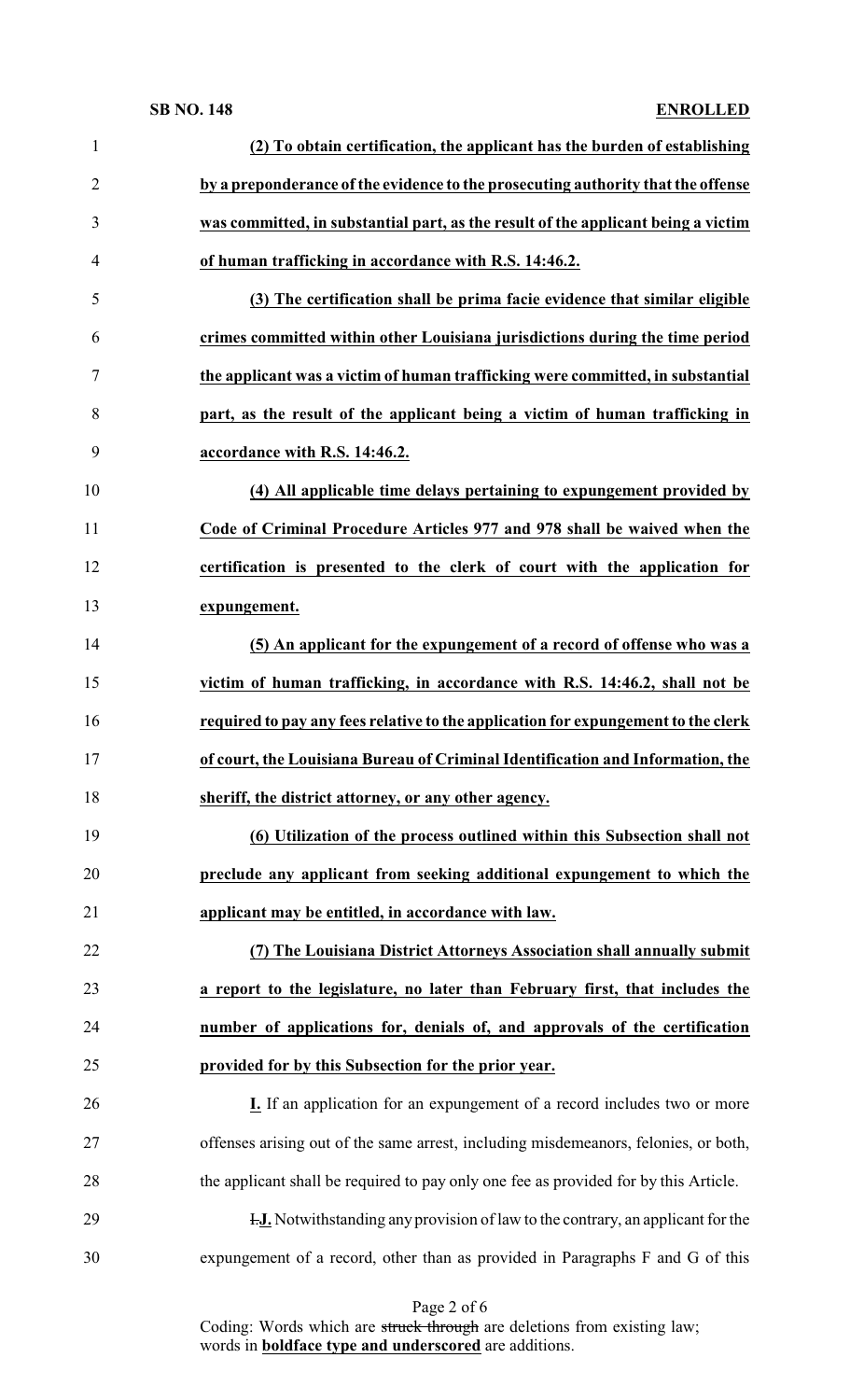| <b>SB NO. 148</b> |                                                            |                                                                                                                       |                           |        |                  | <b>ENROLLED</b>                                                                                                                                                     |
|-------------------|------------------------------------------------------------|-----------------------------------------------------------------------------------------------------------------------|---------------------------|--------|------------------|---------------------------------------------------------------------------------------------------------------------------------------------------------------------|
|                   |                                                            |                                                                                                                       |                           |        |                  | Article, may proceed in forma pauperis in accordance with the provisions of Code                                                                                    |
|                   | of Civil Procedure Article 5181 et seq.                    |                                                                                                                       |                           |        |                  |                                                                                                                                                                     |
|                   |                                                            | *                                                                                                                     | $\ast$                    | $\ast$ |                  |                                                                                                                                                                     |
|                   | Art. 997. Certification of Human Trafficking Victim Status |                                                                                                                       |                           |        |                  |                                                                                                                                                                     |
|                   |                                                            |                                                                                                                       |                           |        |                  |                                                                                                                                                                     |
|                   |                                                            |                                                                                                                       | <b>STATE OF LOUISIANA</b> |        |                  |                                                                                                                                                                     |
|                   |                                                            | <b>JUDICIAL DISTRICT FOR THE PARISH OF</b>                                                                            |                           |        |                  |                                                                                                                                                                     |
| <b>NO.:</b>       |                                                            |                                                                                                                       |                           |        | <b>DIVISION:</b> |                                                                                                                                                                     |
|                   | <b>STATE OF LOUISIANA</b>                                  |                                                                                                                       |                           |        |                  |                                                                                                                                                                     |
| VS.               |                                                            |                                                                                                                       |                           |        |                  |                                                                                                                                                                     |
|                   |                                                            |                                                                                                                       |                           |        |                  |                                                                                                                                                                     |
|                   | <b>CERTIFICATION OF HUMAN TRAFFICKING VICTIM STATUS</b>    |                                                                                                                       |                           |        |                  |                                                                                                                                                                     |
|                   |                                                            |                                                                                                                       |                           |        |                  | In accordance with the provisions of Louisiana Code of Criminal Procedure<br>Article 983, the Office of the District Attorney has reviewed and determined that one, |
| SSN:              | <b>RACE/GENDER:</b>                                        |                                                                                                                       |                           | DOB:   |                  | $\overline{\phantom{a}}$                                                                                                                                            |
|                   |                                                            |                                                                                                                       |                           |        |                  | has established by a preponderance of the<br>evidence proof of status as a victim of human trafficking in accordance with the                                       |
|                   |                                                            |                                                                                                                       |                           |        |                  | provisions of R. S. 14:46.2, for the following offense(s), detailed specifically as follows:                                                                        |
|                   |                                                            |                                                                                                                       |                           |        |                  | (If more than one offense, each relevant offense must be specifically listed in the                                                                                 |
|                   | following format)                                          |                                                                                                                       |                           |        |                  |                                                                                                                                                                     |
| <b>OFFENSE:</b>   |                                                            | <u> 1950 - Johann John Stein, market fan it ferskeart fan it ferskeart fan it ferskeart fan it ferskeart fan it f</u> |                           |        |                  |                                                                                                                                                                     |
|                   | <b>DOCKET NO:</b>                                          |                                                                                                                       |                           |        |                  |                                                                                                                                                                     |

Page 3 of 6 Coding: Words which are struck through are deletions from existing law; words in **boldface type and underscored** are additions.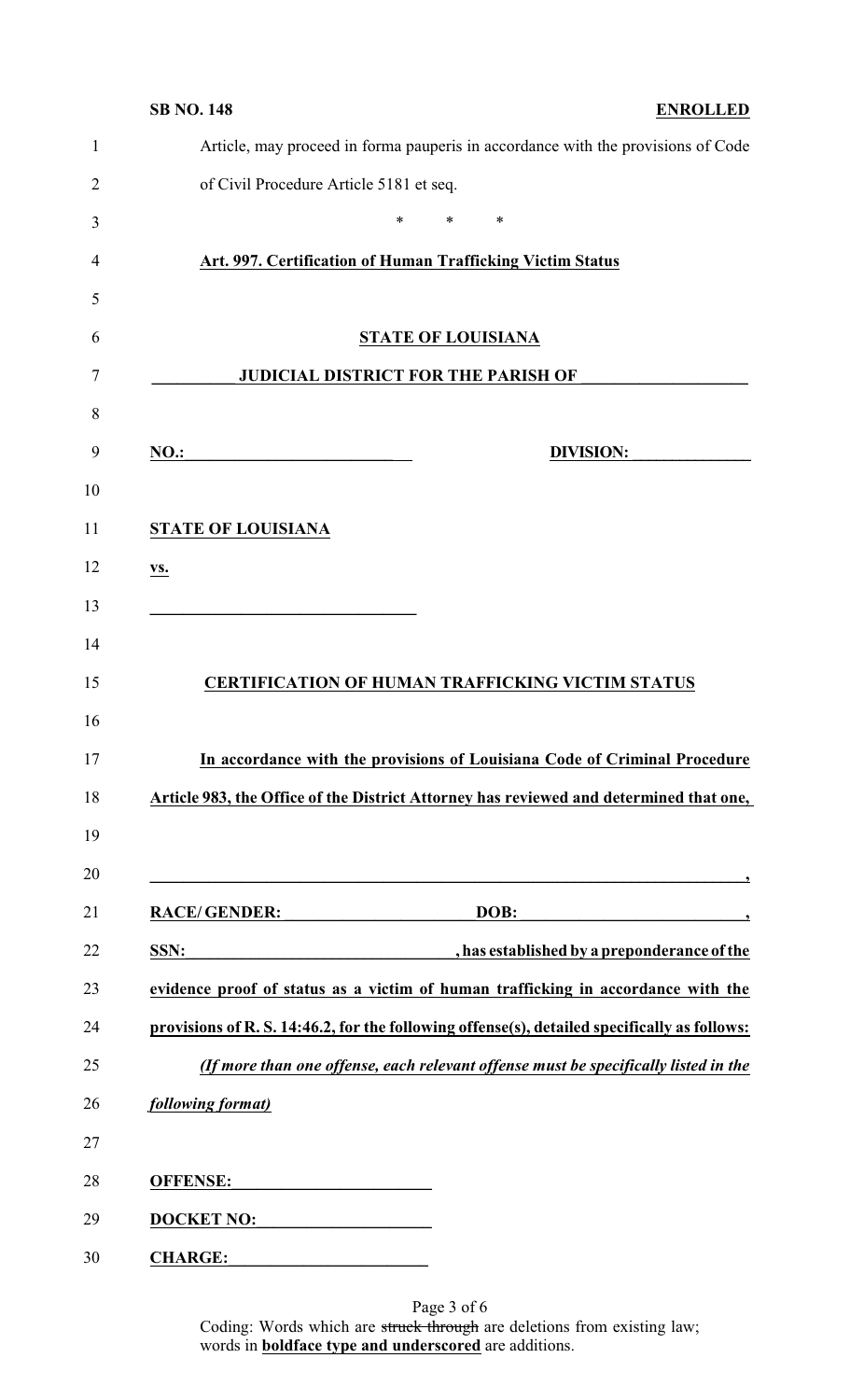**SB NO. 148 ENROLLED**

| $\mathbf{1}$   | <b>DATE OF ARREST:</b>                           |                                                                                                  |
|----------------|--------------------------------------------------|--------------------------------------------------------------------------------------------------|
| $\overline{2}$ | <b>ARRESTING AGENCY:</b>                         |                                                                                                  |
| 3              | <b>CITY/PARISH OF ARREST:</b>                    |                                                                                                  |
| 4              |                                                  | FURTHER, that the above offense(s) for which this Certification issued was                       |
| 5              |                                                  | committed, in substantial part, as a result of the above-named being a victim of human           |
| 6              | trafficking, in accordance with R.S. 14:46.2.    |                                                                                                  |
| 7              |                                                  | FURTHER, this Certification shall be considered as prima facie evidence of the                   |
| 8              |                                                  | victim's status in similar eligible crimes committed within other Louisiana jurisdictions        |
| 9              |                                                  | during the time period in which the above-named was a victim of human trafficking.               |
| 10             |                                                  | FURTHER, all applicable time delays pertaining to expungement contained in                       |
| 11             |                                                  | Louisiana Code of Criminal Procedure Articles 977 and 978 shall be waived when                   |
| 12             |                                                  | presented to the clerk of court with an application for expungement of the                       |
| 13             | above-specified offense(s).                      |                                                                                                  |
| 14             |                                                  | FURTHER, any application for expungement of the above-specified offense(s)                       |
| 15             | shall be at no cost to the above-named victim.   |                                                                                                  |
| 16             |                                                  |                                                                                                  |
| 17             |                                                  |                                                                                                  |
| 18             |                                                  |                                                                                                  |
| 19             | <b>DATE</b>                                      | <b>DISTRICT ATTORNEY</b>                                                                         |
| 20             |                                                  | <b>PARISH OF</b>                                                                                 |
| 21             |                                                  | <b>JUDICIAL DISTRICT</b>                                                                         |
| 22             |                                                  | <b>STATE OF LOUISIANA</b>                                                                        |
| 23             |                                                  | Section 2. R.S. $14:46.2(A)(1)$ , $(C)(1)$ and $(3)(b)$ and $(f)$ , and $(D)$ are hereby amended |
| 24             |                                                  | and reenacted and R.S. $14:46.2(C)(3)(k)$ and (1) are hereby enacted to read as follows:         |
| 25             | §46.2. Human trafficking                         |                                                                                                  |
| 26             | A. It shall be unlawful:                         |                                                                                                  |
| 27             |                                                  | $(1)(a)$ For any person to knowingly recruit, harbor, transport, provide, solicit,               |
| 28             |                                                  | receive, isolate, entice, obtain, patronize, procure, purchase, hold, restrain,                  |
| 29             |                                                  |                                                                                                  |
|                |                                                  | induce, threaten, subject, or maintain the use of another person through fraud,                  |
| 30             | force, or coercion to provide services or labor. |                                                                                                  |

Coding: Words which are struck through are deletions from existing law; words in **boldface type and underscored** are additions.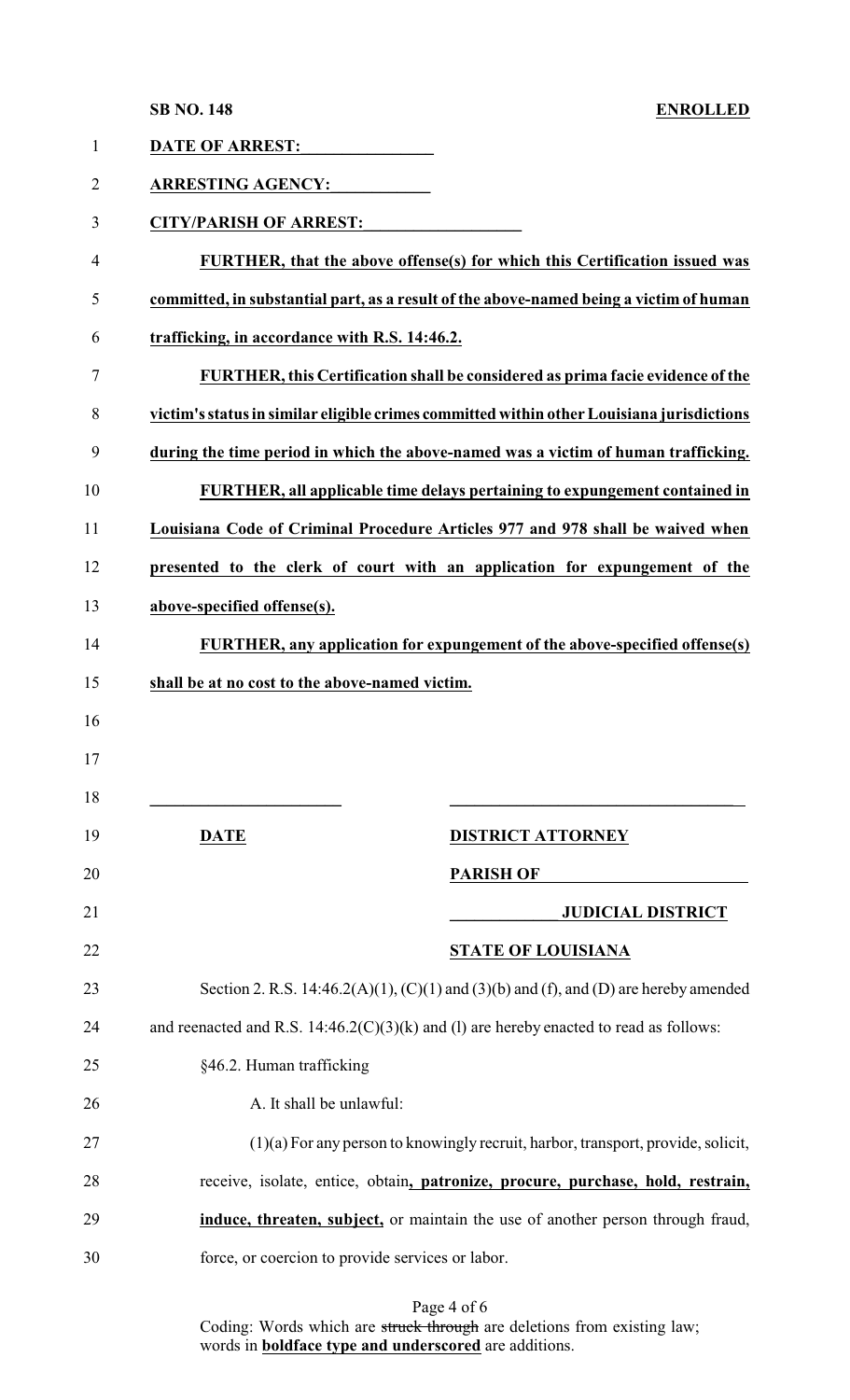## **SB NO. 148 ENROLLED**

| $\mathbf{1}$   | (b) For any person to knowingly recruit, harbor, transport, provide, solicit,                         |
|----------------|-------------------------------------------------------------------------------------------------------|
| $\overline{2}$ | sell, purchase, patronize, procure, hold, restrain, induce, threaten, subject,                        |
| 3              | receive, isolate, entice, obtain, or maintain the use of a person under the age of                    |
| $\overline{4}$ | twenty-one years for the purpose of engaging in commercial sexual activity                            |
| 5              | regardless of whether the person was recruited, harbored, transported, provided,                      |
| 6              | solicited, sold, purchased, received, isolated, enticed, obtained, or maintained                      |
| 7              | through fraud, force, or coercion. It shall not be a defense to prosecution for a                     |
| 8              | violation of the provisions of this Subparagraph that the person did not know the age                 |
| 9              | of the victim or that the victim consented to the prohibited activity.                                |
| 10             | *<br>*<br>∗                                                                                           |
| 11             | C. For purposes of this Section:                                                                      |
| 12             | (1) "Commercial sexual activity" means any sexual act performed or                                    |
| 13             | conducted when anything of value has been given, promised, or received by any                         |
| 14             | person, directly or indirectly, including the production of pornography.                              |
| 15             | $\ast$<br>$\ast$<br>∗                                                                                 |
| 16             | (3) "Fraud, force, or coercion" shall include but not be limited to any of the                        |
| 17             | following:                                                                                            |
| 18             | ∗<br>$\ast$<br>∗                                                                                      |
| 19             | (b) Physically restraining, <i>isolating</i> , <i>confining</i> , <i>or threatening to physically</i> |
| 20             | restrain, <i>isolate</i> , or <i>confine</i> another person.                                          |
| 21             | $\ast$<br>$*$ and $*$<br>∗                                                                            |
| 22             | (f) The actual or threatened destruction, concealment, removal, withholding,                          |
| 23             | confiscation, or possession of any actual or purported passport or other immigration                  |
| 24             | document, or any other actual or purported government identification document, of                     |
| 25             | another person.                                                                                       |
| 26             | $*$ *<br>$\ast$                                                                                       |
| 27             | (k) Exposing or threatening to expose any fact or information that would                              |
| 28             | subject an individual to criminal or immigration proceedings.                                         |
| 29             | (I) Causing or threatening to cause financial harm to an individual or                                |
| 30             | using financial control over an individual.                                                           |
|                |                                                                                                       |

Page 5 of 6 Coding: Words which are struck through are deletions from existing law; words in **boldface type and underscored** are additions.